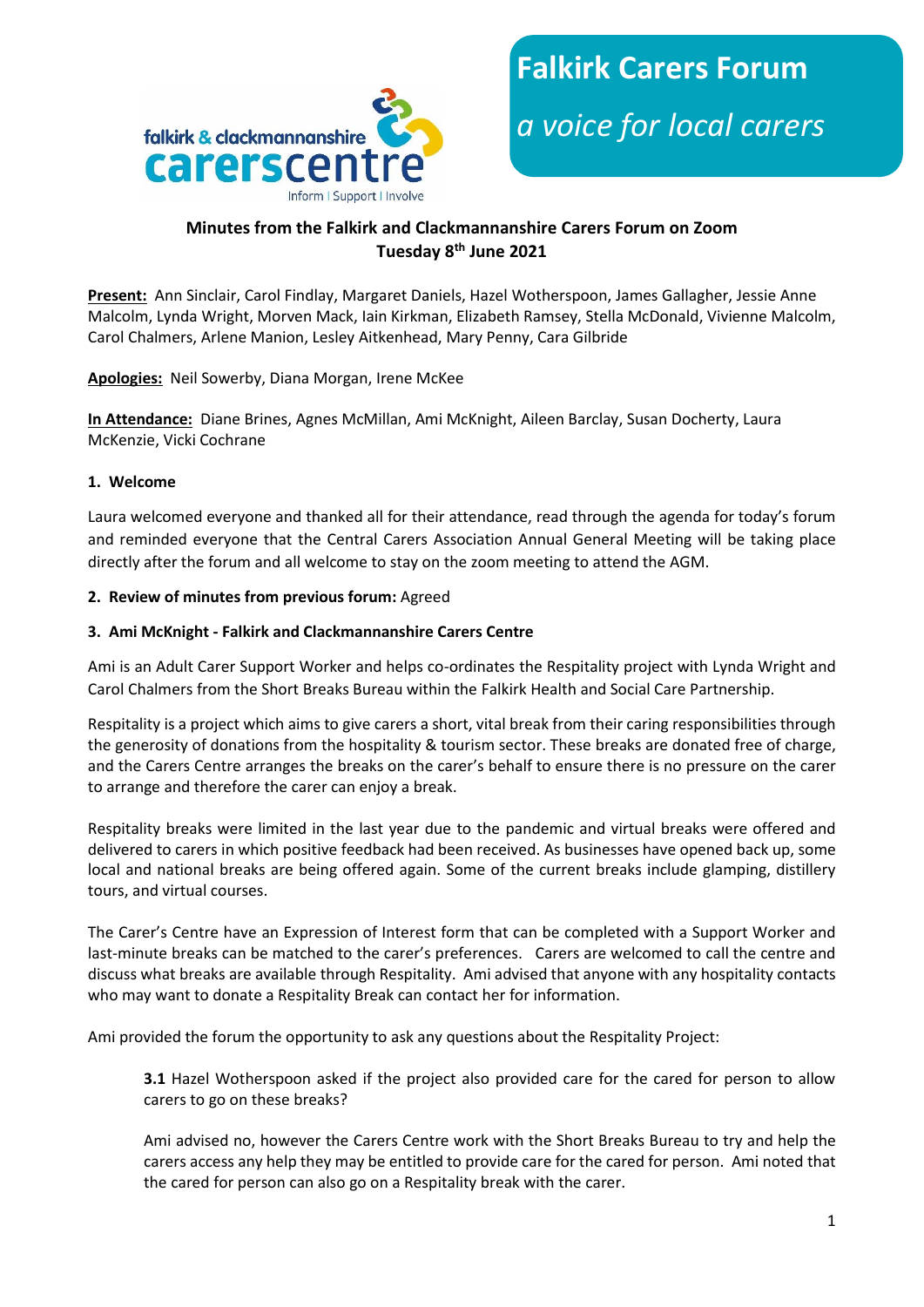**3.2** Elizabeth Ramsay asked if there was any literature that could be given to any businesses that might be interested in taking part?

Ami advised that Shared Care Scotland have materials to share with businesses. Ami also mentioned that we approach businesses personally, especially where there has been interest in a particular break or activity from carers. Businesses benefit from receiving positive feedback from the carers that they can use to their own advantage in their own publications and advertising.

Ami closed by reminding people that they can contact her with anything regarding the Respitality Project.

### **4. Diane Brines - Falkirk and Clackmannanshire Carers Centre**

Diane is the Hospital Discharge Support Worker and is usually based in Clackmannan Community Healthcare Centre (CCHC) and that in her role she works closely with Wards 1 & 2 in Community Mental Health in where (when allowed to do so) she visits the wards to identify carers and receives referrals from the Staff as well. Diane advised the Carers Centre also has support workers based within Forth Valley Royal Hospital (FVRH) and Falkirk Community Hospital (FCH).

Diane invited questions from the forum attendees.

**4.1** Morven Mack asked what response Diane receives from the hospital staff, what is the staff awareness of carers and do you think that staff training may be required to help staff identify carers?

There are two wards in CCHC. In Ward 1 Diane works closely with the Occupational Therapists (OT's) and other staff on the wards. There is a small information room which Diane can use for private chats with potential carers. Ward 2 is a Dementia ward, and the staff are aware of Diane's presence and work with carers. Training is always good and perhaps in bigger hospitals like FVRH training would be something that staff and patients loved ones could benefit from.

**4.2** Elizabeth Ramsey asked if Diane received referrals from the Stirling Community Hospital (now known as the Stirling Health and Care Village) for patients/carers living in Clackmannanshire?

Diane explained that there have been some referrals although with being based in Clackmannanshire, there is less visibility and that perhaps a visit to the wards after COVID 19 to engage with staff which in turn will hopefully see more referrals coming from them to support patients/carers in Clackmannananshire.

## **5 Falkirk H & SCP Integrated Joint Board (IJB) Report by Morven Mack**

Two IJB meetings have taken place since the last Forum. The March IJB provided an update on Covid performance including provision of PPE, test and trace, vaccination, day service provision, alternatives to respite for carers and support to care homes. The meeting also advised of new or changed services introduced due to learning from the current pandemic. For example, the development of the Urgent Care Centre at Forth Valley Royal Hospital to relieve stress on the emergency department and patients directed to the most appropriate service. There are daily staff huddles to assess the current situation and plan procedure.

A presentation called 'Principles into Practice' was shown and it detailed a national initiative that is being trialled in Falkirk and Dundee to support young people as they transition into adulthood.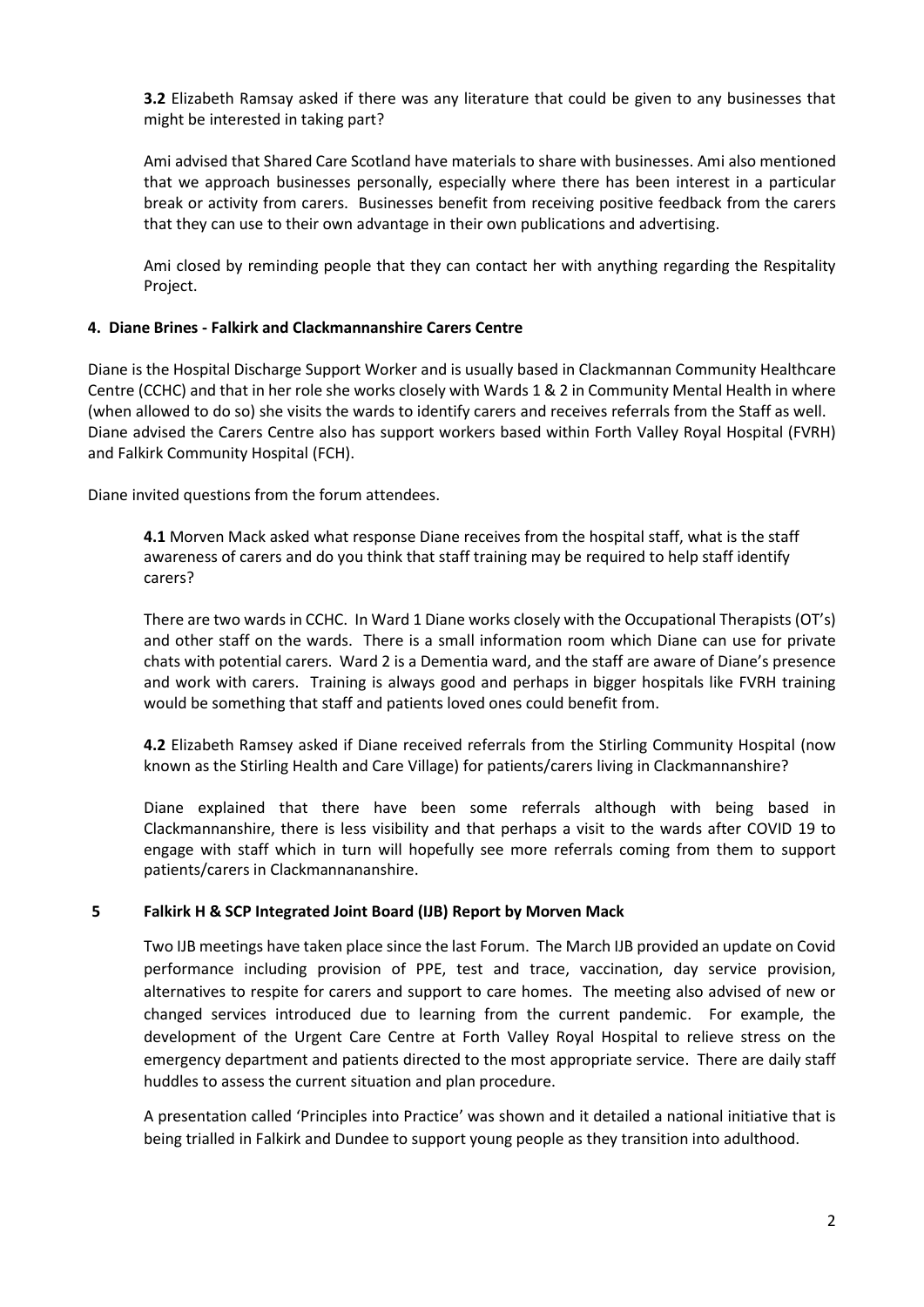The June IJB provided a further update on Covid initiatives. An update on the Remobilisation Plan during the Covid pandemic was provided including continuation of the vaccine programme and test and protect measures in addition to progressing care home visiting and the reopening of day services. The imaginative response from third sector and independent organisations during the closure of day services was commended and arising from this a model of person-centred, community led services is being developed to encourage social inclusion and community integration. The Performance Monitoring Report covering the period March 2020-March 2021 was noted.

The remodelling of care home services to increase provision by external providers and reduce inhouse activity to focus on reablement was noted. The proposal from Head of Procurement to engage with external providers, internal healthcare teams and service users in the contracting process for Home Support and supported living was noted.

A Forth Valley Remobilisation Plan is being developed with Clackmannanshire and Stirling Health and Social Care Partnerships and NHS Forth Valley to cover acute services, women and children's services, mental health/learning disability and digital health. A Special IJB meeting to consider proposals for Forth Valley wide services, including the transfer of primary care and mental health services to IJB, will be held in July as will a joint IJB/Strategic Planning Group meeting to review integration development.

The phased re-opening of adult day services using Dundas Day Centre was reported and concerns expressed by parent carers in relation to day service provision, respite, assessments, charging policy and travel difficulties was noted. A meeting with senior staff from social care is being organised to address their concerns. The successful relocation of residents following the closure of Torwood Care Home in March was reported. A review of Adult Social Work Services is in progress with the appointment of 2 Heads of Integration, 4 Locality Managers and a Home First Manager reported. The Urgent Care Centre at FVRH will be expanded following the planned move of muscular skeletal physiotherapy to Falkirk Community Hospital. The interim Integrated Workforce Plan 2021-22 with an emphasis on partnership working and collaboration with stakeholders was detailed.

On the financial front the Board noted that the overspend of £1.860m reported on 31 March 2021 will be addressed through the agreed risk sharing agreement between NHS FV and Falkirk Council. The unaudited accounts will be considered by the Audit Committee on 18 June. The Board approved the Partnership Funding Investment Strategy 2021-24 and agreed to delegate funding decisions to the Senior Leadership Team, with ongoing monitoring and evaluation. The transfer of £1.42m from the IJB to Heads of Integration was also approved.

A report was provided on the proposed upgrade of Falkirk Community Hospital, including a new build intermediate care facility. A Master Planning exercise will take place with a full review of the services that could be delivered from the Falkirk Community Hospital site.

The Falkirk Carers Strategy Progress Report, presented by Laura McKenzie, reported on the flexibility applied to support carers during the pandemic to date and ongoing work including assessment of the flexible use of respite budgets and learning from the successful multi-agency approach adopted during Covid.

Progress with the Primary Care Improvement Plan, including additional multidisciplinary support for GP practices was noted. It was observed that improved communication to patients and the public of changes taking place is required. The Communications Strategy incorporating participation, engagement and volunteer expenses for unpaid carer and service user reps was approved.

The expenses policy, strongly influenced by the Coalition of Carers, includes loss of earnings and payment for replacement care where required.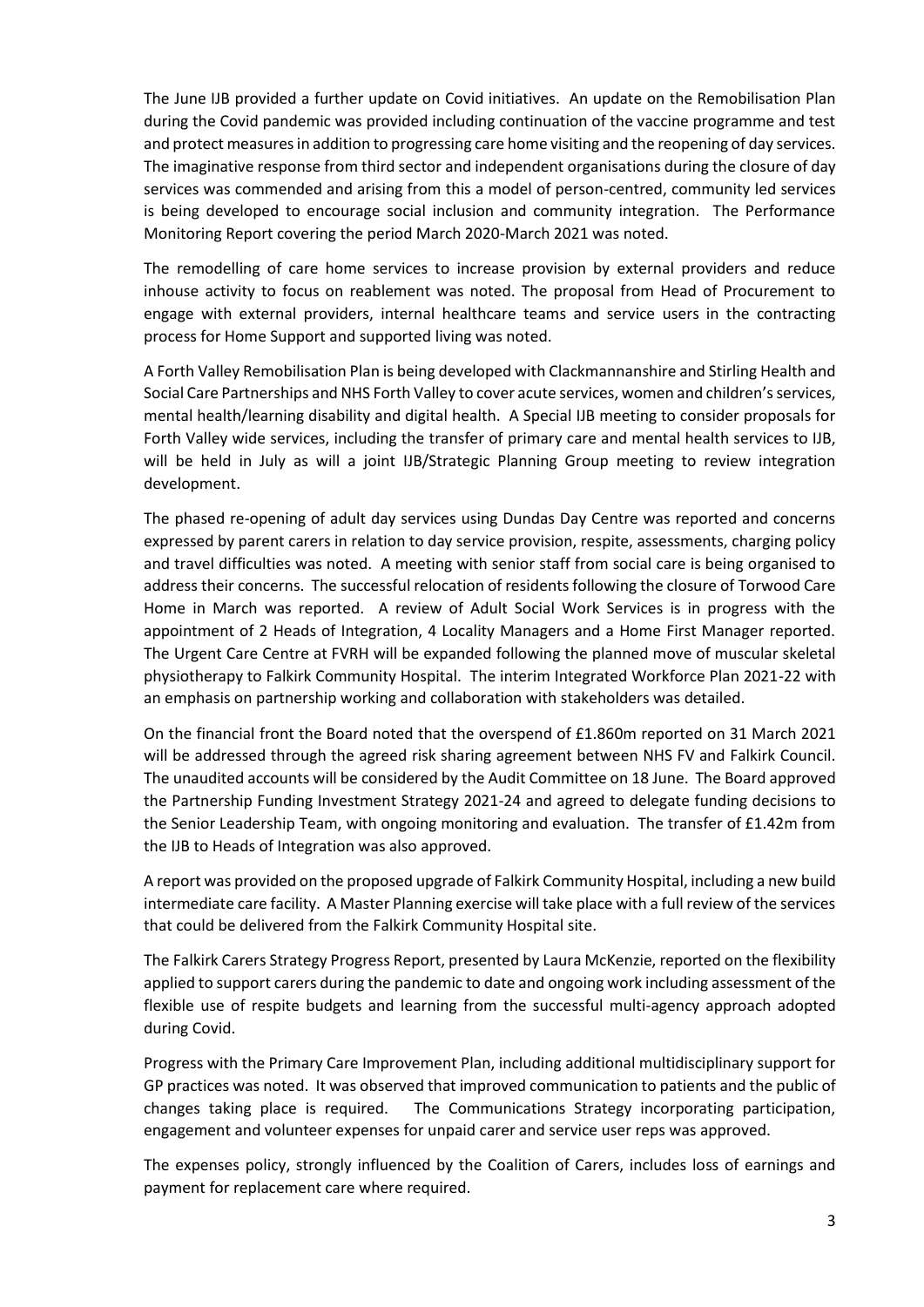Michelle McClung was confirmed as current Chair of Falkirk IJB with Fiona Collie Vice Chair. Maureen Hill, interim CEO of CVS becomes of the 3<sup>rd</sup> Sector representatives.

# **6. Clackmannanshire H & SC Partnership Integrated Joint Board Report by Elizabeth Ramsay**

## **March 2021**

Since the last Carers Forum there have been two IJB meetings, one of which was specifically about the budget. There have also been meetings of the Strategic planning group, the Carers planning group and the Adult Social Care steering group which could have an impact on carers and have, therefore, involved carers.

## **Chief Officer Report**

The Chief Officer gave a comprehensive report covering a wide variety of issues including a summary of the Covid-19 Scotland's strategic framework, an update on cases of Covid, the situation in Care Homes and Care at Home services and vaccines. The CO also provided a comprehensive summary of the Feeley Report and what the priorities for the HSCP would be in light of this. A review of adult social work services is currently taking place and carers are represented on this group. An update was also given on the review of the Integration scheme. The Herbert protocol was described and NHS Forth Valley and Police Scotland have joined forces to help trace vulnerable missing persons by using this protocol.

## **Strategic Needs Assessment**

Key points from this included

- Both Clackmannanshire and Stirling have an ageing population.
- It is projected that Clackmannanshire and Stirling will have a growing number of individuals living with long term conditions, multiple conditions, and complex needs.
- *Supporting unpaid carers is a priority*
- Reducing unplanned, emergency, hospital care will benefit the service as well as the individual.
- Reducing behaviours such as smoking, alcohol consumption, drug use and poor diet could have a positive effect on an individual's health.

# Clackmannanshire Locality Profile – Key Messages

- Population size is approximately 51,400
- 28% of population in most deprived level of Scottish Index of multiple deprivation rank 1
- 55% of households are council tax band A or B
- 22% of population being prescribed medication for anxiety, depression, or psychosis (Scotland 20%)
- Mental health unscheduled bed days 25,298 / 100,000 Scotland is 22,191
- Cancer registrations 676 / 100,000 Scotland is 639
- Early mortality rate (15-44 years) 131 / 100,000 Scotland is 110
- 136% increase in drug related hospital admissions since 2011/12-2013/14 average

It was recognised that improved outcomes will be achieved where models of care are co-produced with communities, services, and people with lived experience. It was also noted that basic average costs derived from ISD SOURCE database has limitations and is not inclusive of for example unpaid care or third sector support.

## **Remobilisation Plan**

This paper looked at some of key actions required to reintroduce some paused services safely and incrementally, while maintaining COVID-19 capacity and resilience. It again specifically mentioned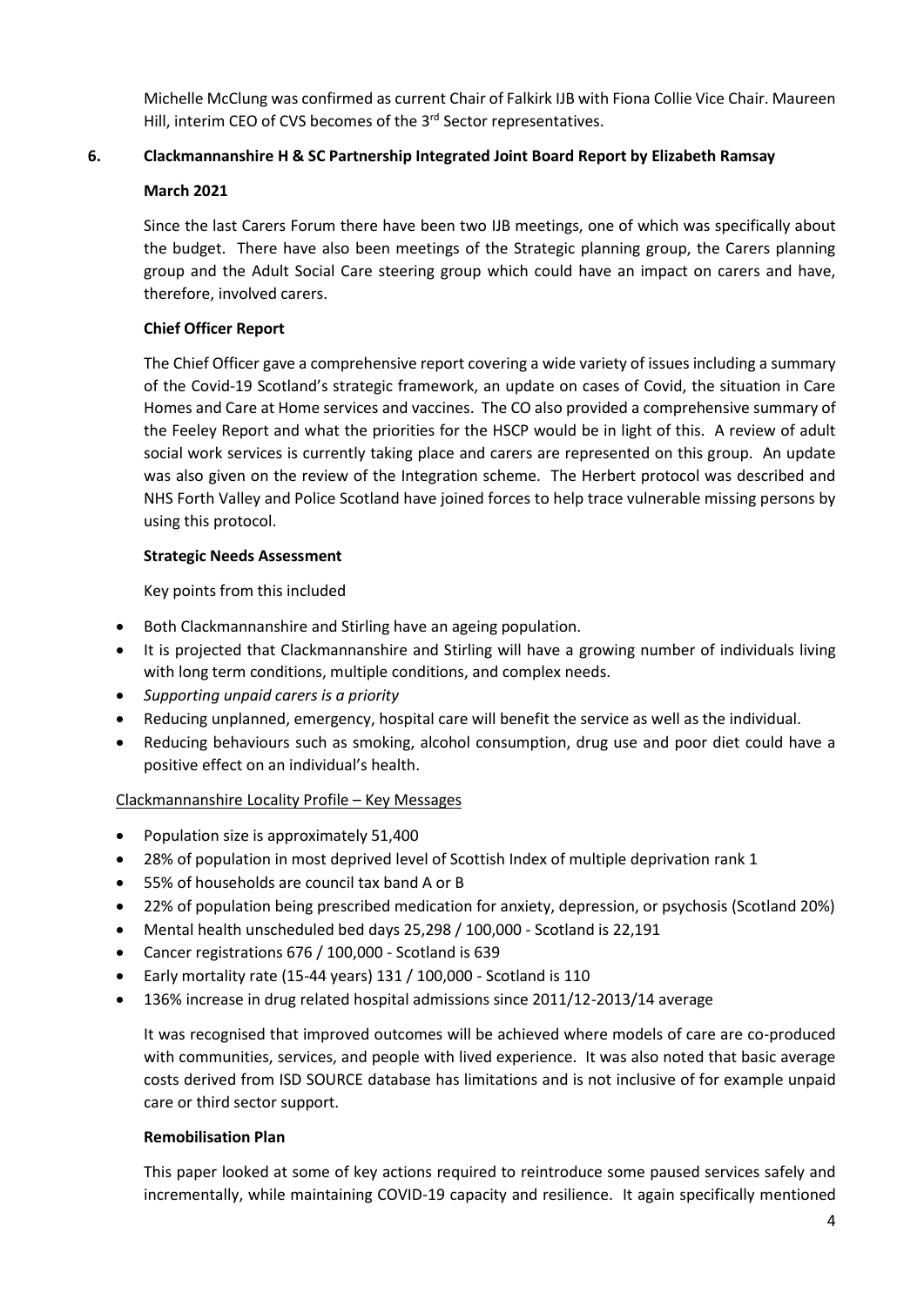the need to support unpaid carers who have felt the effects of Government restrictions. It recognised the importance of working with the third sector, including carers' centres, third sector interfaces and drug and alcohol support services as well as independent sector services to build resilience. It also stressed the importance of learning from communities and building on their experiences of all aspects of the response to the pandemic.

Specific items mentioned in the plan include

- the development of Community hubs with representatives from social work, carers centres etc.
- a multidisciplinary team to provide support to all care homes.
- Developing a Technology Enabled Care (TEC) first approach across the HSCP to promote independence.

Across the whole plan there is an underlying theme of greater co-operation among all parties involved including the third sector and carers are recognised as being an important part of the team.

### **Strategic Plan Update**

Areas specifically geared towards carers include the reestablishment of the Carers Strategy Group – *which includes carers*– and a review of the short Breaks policy which has resulted in agreement to appoint a Short Breaks co-ordinator. There are other areas which will impact on carers and the approach is a positive one. This update is a lengthy document and will be available to view on the H & SCP website.

### **Performance Report**

This has a section on unpaid carers showing figures for carers supported in a variety of ways by both Carers centres. An operational focus across HSCP teams to support all staff to identify and offer assessment to carers is underway.

### **May 2021**

This meeting was solely to approve the budget for 2021-22. The amount of additional money allocated for the implementation of the Carers Act was detailed. A Short Breaks co-ordinator post is to be created.

There were also Business cases presented for Self-Directed Support (SDS), Carer Short Break service, Reablement, TEC, among others.

All papers can be found on the HSCP website - [https://clacksandstirlinghscp.org/about-us/meeting](https://clacksandstirlinghscp.org/about-us/meeting-schedule/)[schedule/](https://clacksandstirlinghscp.org/about-us/meeting-schedule/)

### **Strategic Planning Group**

This has been revamped and is now open to a wider range of people. The feeling within the group is very much one of co-operation and listening to what the end user needs and wants rather than a "mum knows best approach". Unpaid carers are acknowledged as an important part of the support system. The third sector is recognised as an important part of the process

### **Carers Strategy Group**

This was re-established last August, and carers have been involved from an early stage. The new carers strategy is due to be presented to the IJB next week and this will be reviewed annually by the Strategic planning group.